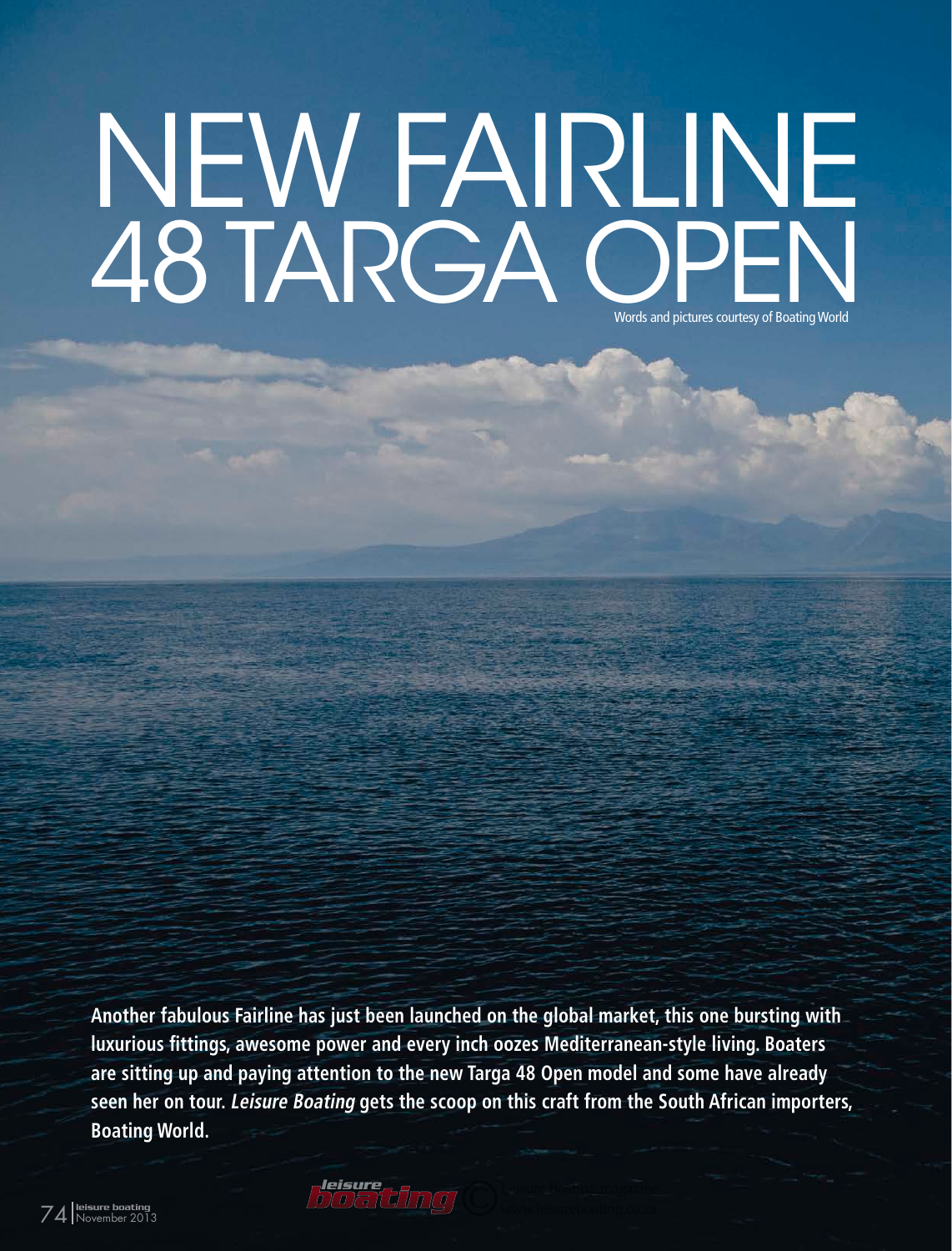Xtremely favourable sea trials on the new Fairline<br>Targa 48 Open recently proved that the London-<br>based manufacturing giant's careful development<br>and attention to detail has paid off, and those<br>fortunate enough to catch mo Targa 48 Open recently proved that the Londonbased manufacturing giant's careful development and attention to detail has paid off, and those fortunate enough to catch more than a glimpse of her are lavish in their praise.

Not only does she look fantastic but the ride is very solid and sure footed, and she is highly responsive. The turns are exceptional and she cuts through the water very cleanly, keeping the spray and wake very low in the water.

The new motor yacht is the first of three 48 foot models being launched in the next couple of months and is the first IPS boat Fairline has developed in several years. The team has worked very hard to incorporate the latest technology and a dynamic new resin-infused hull to keep her as light as possible. The significant weight savings of around 30% having clearly set the Targa 48 apart from the competition.

The new hull design also comfortably accommodates her powerful twin Volvo Penta IPS 600 Diesel engines – each

capable of 435 HP and a combined top speed of 32 knots – giving the exceptional performance one has come to expect from a Fairline boat. Of course the IPS pod drives mean easy, relaxed driving and add to this joystick control and you have at your command one of the most easily manoeuvrable sports cruisers on the water. Outstanding visibility with good horizon views combined with fast planing make for a really safe driving experience.

It's quite clear that Fairline has invested a considerable amount of time listening to their customers, doing everything possible to include exciting new design and manufacture innovation in this new model, without compromising their extremely high standards.

The new Targa 48 is as sexy as she is stylish, demanding more than a passing glance, while a closer look reveals a boat full of surprises.

This twin cabin, double en-suite model is the perfect choice for those who favour free-flowing sociable areas, both inside and out. In addition, the large electrically retractable canvas

Leisure Boating magazine *boating SA's top selling powerboat magazine* www.leisureboating.co.za *leisure*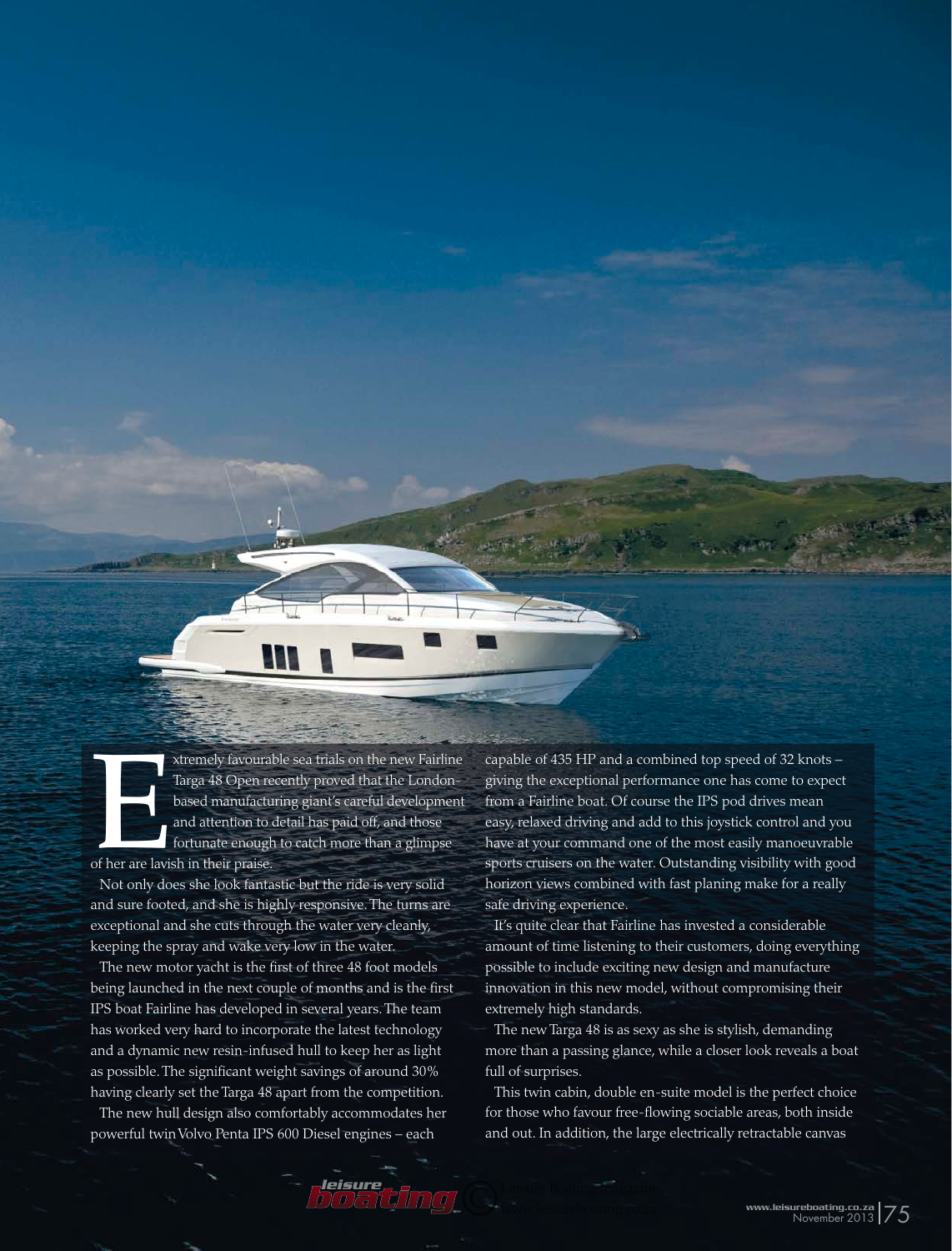

roof exposes her to the best of the elements at the press of a button – for a true sense of freedom that's hard to beat.

A quick tour of this beauty and

you'll need no more convincing. Once you've got past admiring her sleek, modern exterior and climbed on board – the thing that strikes you most is her ongoing sense of spaciousness.





*leisure*

Each area flows comfortably into the next and of course large panoramic windows add to the sense of light and space – making this Targa seem even bigger.

The well appointed saloon is a work of art – stunning in simplicity – but the unquestionable heart of this craft is the perfect social area of which the most discerning owner can rightfully be proud.

Take a stroll into the adjoining galley with its full height fridge/freezer and you'll find everything you need for sumptuous snacks come mealtimes. There is also the option of turning the spacious dinette area found here into a third cabin if you need more sleeping accommodation.

Talking about overnighting – while layout options below deck are variable you'll appreciate the fabulous mid master cabin with an optional sofa that converts into an additional bed. The forward double cabin can convert to a V-berth and both have en-suite bathrooms.

Moving back into the cockpit you'll find masses of seating and floor space, again making this Targa 48 feel so much bigger than she actually is. Facing the sophisticated helm with its eye-catching array of top quality instruments is the really interesting pilot seat. Specifically designed for maximum comfort, this plush but supportive seat can slide backwards (making standing up easy when necessary) and forwards and the backrest tilts back which means the pilot can adjust according to need. Both the pilot and co-pilot seats have substantial headrests as well.

Passengers can relax on the substantial seating or stretch out on the large sunpad for a snooze – with the added luxury of controlling how much sunlight you get by activating the powered, retractable, cockpit cover.

leisure boating <sup>76</sup> November 2013 ©Leisure Boating magazine *boating SA's top selling powerboat magazine* www.leisureboating.co.za